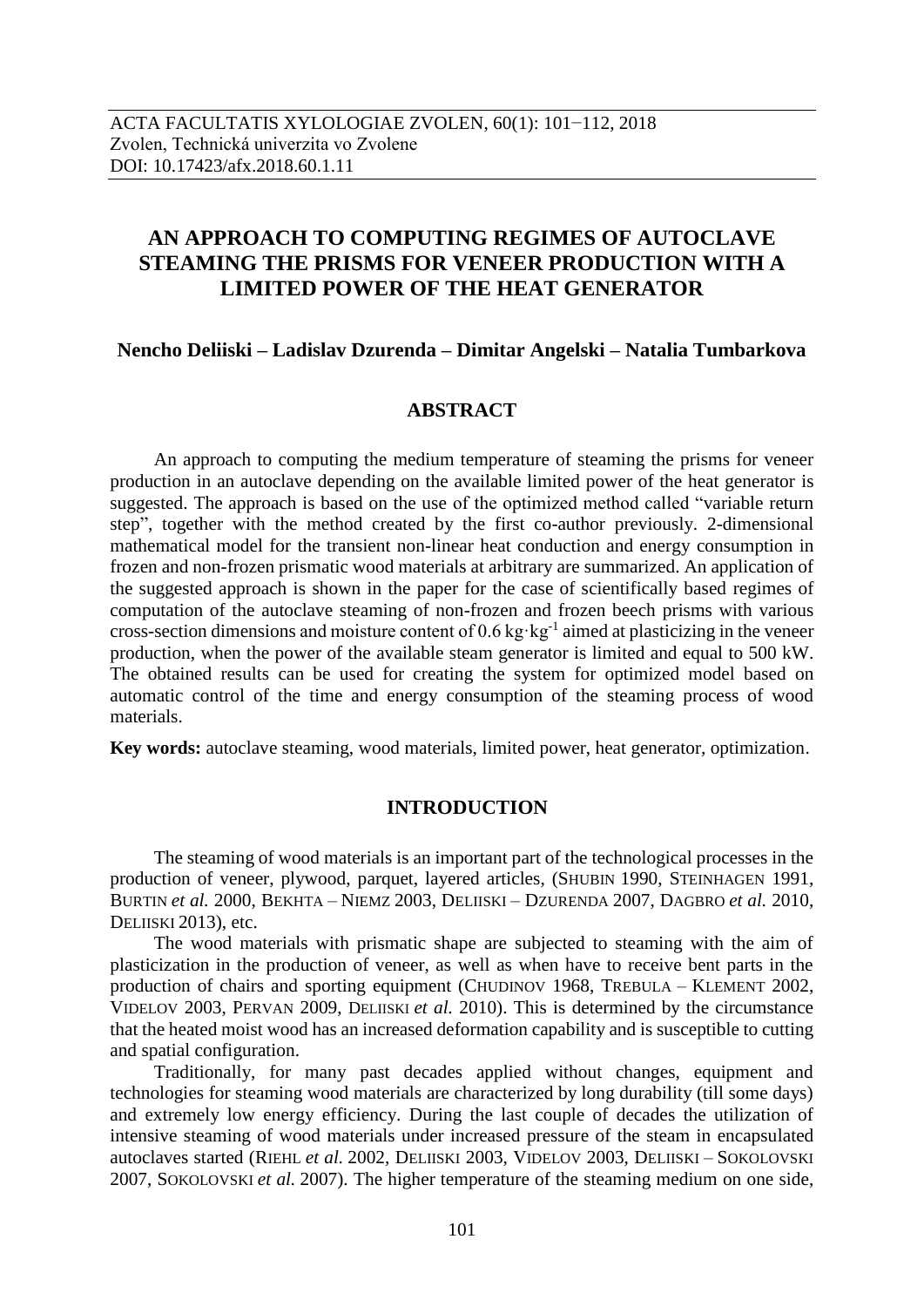and the good heat insulation of the autoclaves on the other side, allow the reduction by several times of the duration and the specific energy consumption of the process by comparison with the traditional technologies for steaming wood materials under atmospheric pressure (RIEHL *et al.* 2002, VIDELOV 2003, DELIISKI 2004, 2009, DELIISKI *et al.* 2013a, 2013b).

The aim of the present work is to suggest an approach and an algorithm for the computation of the processing medium temperature of the steaming process of prisms for veneer production in an autoclave, depending on their parameters and on the available limited power of the available heat generator.

#### **MATERIAL AND METHODS**

#### **Modelling of the 2D heat distribution in the wood prisms during their steaming**

Mathematical model of the heating processes of prismatic wood materials during their steaming at atmospheric and increased pressure are created, solved and verified earlier by the first coauthor (DELIISKI 2011b, 2003b). The 2D heat distribution mechanism in subjected to steaming prismatic wood materials during their steaming is described by the following system of equations above the hygroscopic range:

$$
c_{\rm e}\left(T, u, u_{\rm fp}\right) \rho(\rho_{\rm b}, u) \frac{\partial T(x, y, \tau)}{\partial \tau} = \frac{\partial}{\partial x} \bigg[\lambda_{\rm r}\left(T, u, \rho_{\rm b}\right) \frac{\partial T(x, y, \tau)}{\partial x}\bigg] + \frac{\partial}{\partial y} \bigg[\lambda_{\rm t}\left(T, u, \rho_{\rm b}\right) \frac{\partial T(x, y, \tau)}{\partial y}\bigg],\qquad(1)
$$

with an initial condition:

$$
T(x, y, 0) = T_0 \tag{2}
$$

and the following boundary conditions:

$$
T(0, y, \tau) = T(x, 0, \tau) = Tm(\tau),
$$
\n(3)

where *T* is the wood temperature, K;

- $T_0$  initial temperature of the subjected to steaming wood materials, K;
- $T_m$  temperature of the steaming medium in the autoclave, K;
- $c_e$  effective specific heat capacity of the wood,  $J \cdot kg^{-1} \cdot K^{-1}$ ;
- $p$  wood density, kg·m<sup>-3</sup>;
- $p_b$  basic density of the wood, kg·m<sup>-3</sup>;
- $u$  wood moisture content, kg·kg<sup>-1</sup>;
- $u_{\text{fsp}}$  fiber saturation point of the wood specie, kg·kg<sup>-1</sup>;
- $\lambda_r$  thermal conductivity of the wood in radial direction,  $W \cdot m^{-1} \cdot K^{-1}$ ;
- $\lambda_t$  thermal conductivity of the wood in tangential direction,  $W \cdot m^{-1} \cdot K^{-1}$ ;
	- $x$  coordinate on the thickness of subjected to steaming prismatic materials, m:  $0 \leq x \leq d$ ;
	- *d* thickness of the wooden prism, m;
	- $y$  coordinate on the width of subjected to steaming prismatic materials, m:  $0 \le y \le b$ ;
	- $b$  width of the wooden prism, m;
	- $\tau$  time, s.

The thermo-physical characteristics of the wood, which participate in eq. (1) are mathematically described in (DELIISKI 2009, 2011b, 2013a, 2013b, DELIISKI – DZURENDA 2010, DELIISKI *et al*. 2015).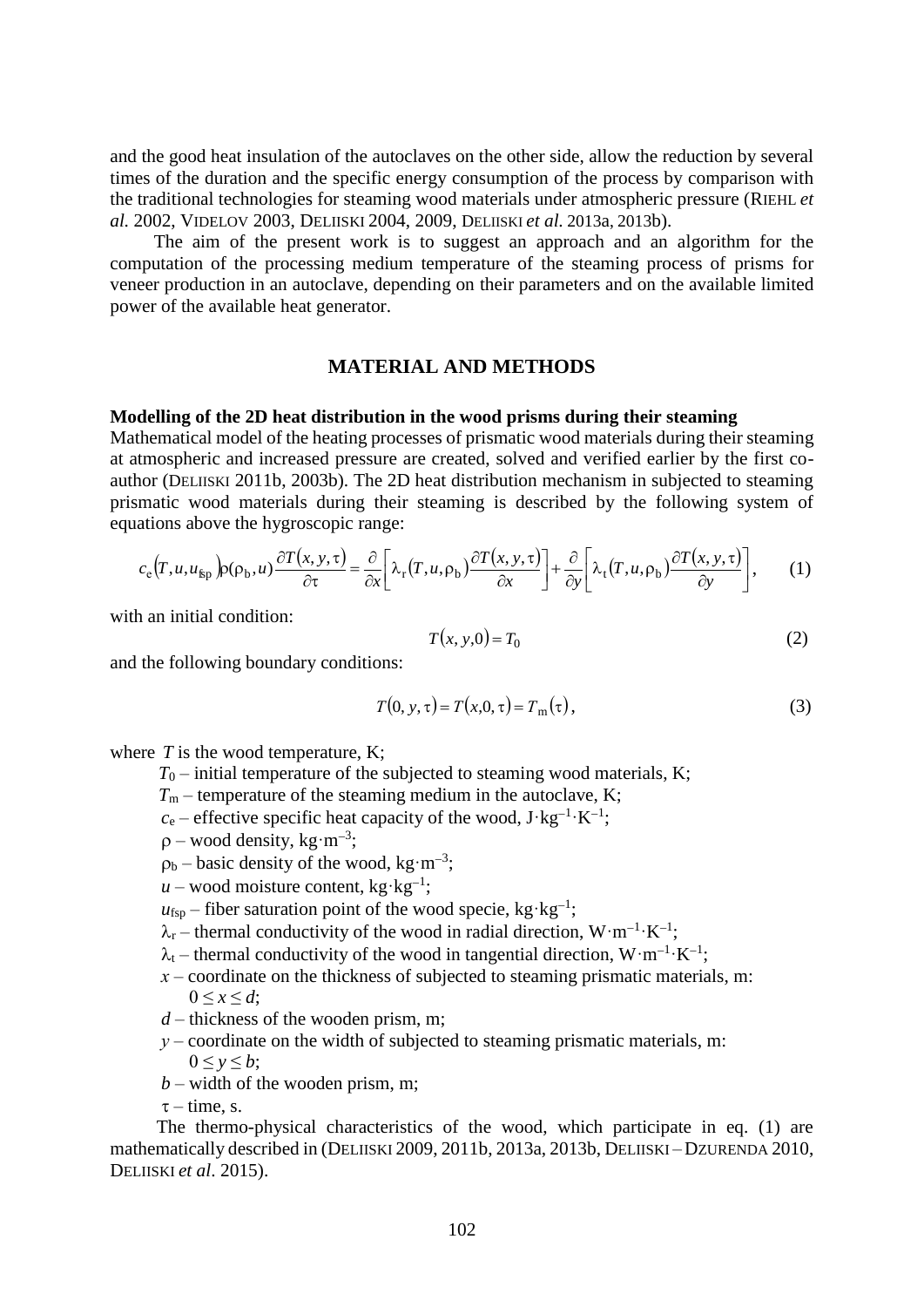#### **Modeling of the energy consumption of the autoclave**

The heat energy *Q*ha, which is supplied into the autoclave by the introduced in it water steam is consumed for (Fig. 1):

• heating the subjected to steaming wood materials  $(O_{\text{hw}})$ ;

• heating of the body of the autoclave and of the situated in it metal trolleys for positioning of the wood materials (*Q*hf);

• heating of the heat insulating layer of the autoclave  $(O<sub>hil</sub>)$ ;

• covering of the heat emission from the autoclave in the surrounding aerial space  $Q_{he}$ );

• filling in with steam the free (unoccupied by wood materials) part of the working volume of the autoclave (*Q*hfv);

• accumulating heat in the gathered in the lower part of the autoclave condensed water (*Q*hcw).



**Fig. 1 Structural model of the heat distribution in an autoclave for steaming wood materials.**

On the grounds of the performed analyses, a structural model of distribution of the heat in the autoclaves for steaming of wood materials is suggested. By using this model, a mathematical description of the heat energy consumption and its equivalent of water steam are made, and also a mathematical description of the heat balance and its corresponding steam balance of the autoclaves (DELIISKI 2013b, DELIISKI – DZURENDA 2010).

#### **Heat balance of the autoclave**

The total specific heat energy needed for steaming of  $1 \text{ m}^3$  wood materials in autoclave for any moment *n*  $\Delta \tau$  of the thermal treatment,  $Q_{ha}^n$  (in kWh·m<sup>-3</sup>), is equal to (see Fig. 1):

$$
Q_{\text{ha}}^n = Q_{\text{hw}}^n + Q_{\text{hf}}^n + Q_{\text{hil}}^n + Q_{\text{he}}^n + Q_{\text{hfv}}^n + Q_{\text{hcw}}^n, \tag{4}
$$

where  $\Delta \tau$  is the step along the time coordinate, by which the mathematical model is solving, s; *n* – time level during the solving of the model:  $n = 0, 1, 2, 3, \ldots$ 

The total specific heat flux  $\tau$  $=$ *d*  $q_{\text{ha}}^n = \frac{dQ}{dx}$  $\mu_{\text{ha}}^n = \frac{dQ_{\text{ha}}^n}{d\tau}$ , which provides the energy  $Q_{\text{ha}}^n$  for any moment  $n \Delta \tau$  of the steaming process can be determined (in kW) according to the following equation: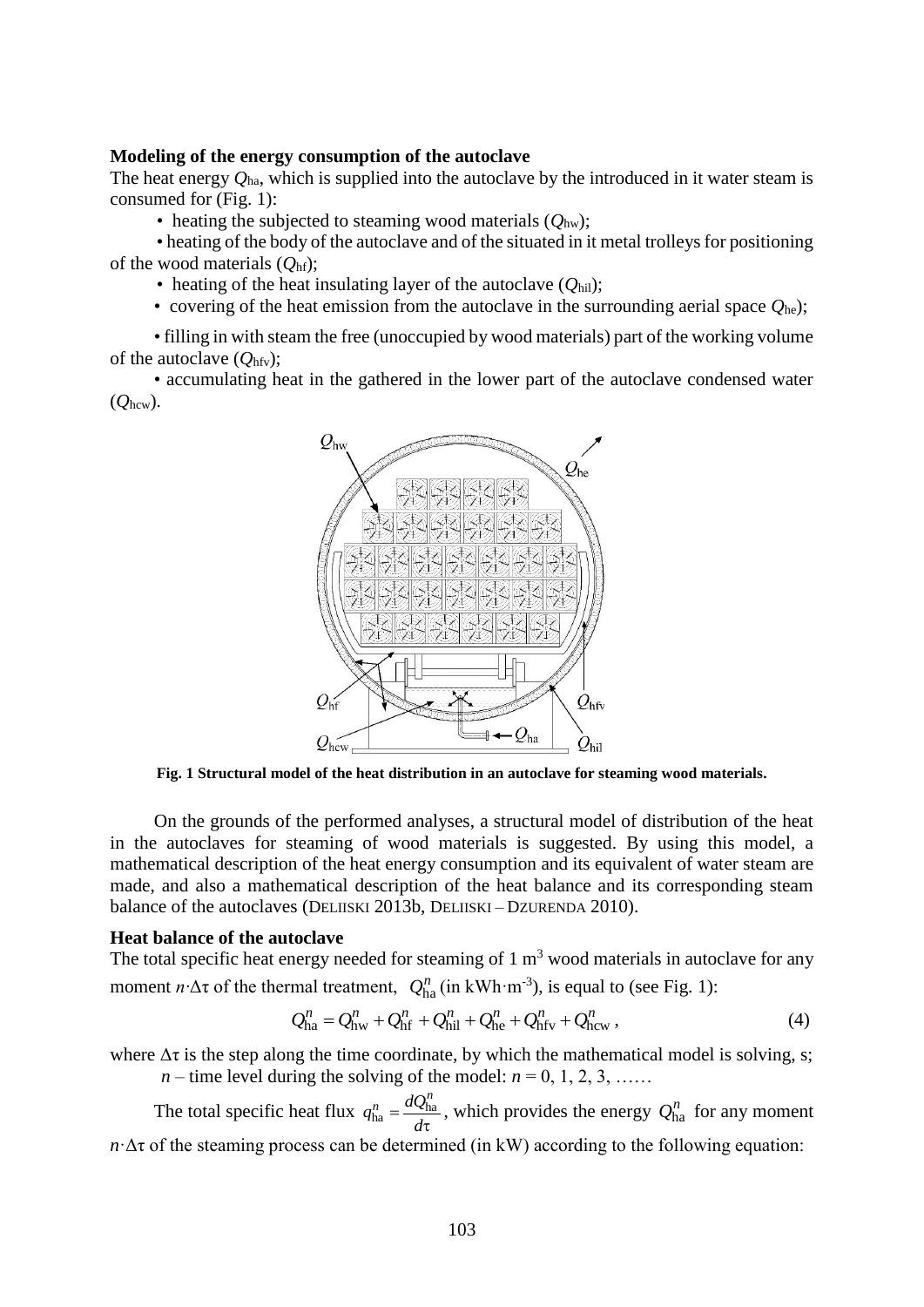$$
q_{\text{ha}}^n = \frac{dQ_{\text{ha}}^n}{d\tau} \approx \frac{3600\Delta Q_{\text{ha}}^n}{\Delta \tau} \,. \tag{5}
$$

# **Calculation of the temperature of the steaming medium in the autoclave when the heat generator has a limited power**

For the realization of automatic control of the wood steaming process with limited power of the heat generator,  $q_{source}$  (in kW), the following problem occurs: depending on the present limited heat power it is needed to determine the real law of increase in the temperature of the heating medium  $T<sub>m</sub>$  in the autoclave during the initial part of the thermal treatment processing (TTP) of the wood materials.

For the solution of such problem, an approach for the calculation of the change in  $T<sub>m</sub>$  after submission of the limited heat power to autoclave at the beginning of TTP until reaching of the technological acceptable maximal value of  $T_{\text{m}}^{\text{max}}$  is needed.

It is known that at the beginning of TTP the temperature  $T<sub>m</sub>$  increases to curvilinear dependence. The separate sections of this dependence can be approximated by a part of exponent with respective time constant  $\tau_e$  for each step  $\Delta \tau$  of the steaming process. This allows describing the increase of  $T_m$  during the initial part of TTP by the following equation:

$$
T_{\rm m}^{n} = T_{\rm m}^{\rm max} - \left(T_{\rm m}^{\rm max} - T_{\rm m0}\right) \exp\left(-\frac{\tau}{\tau_{\rm e}}\right),\tag{6}
$$

where  $T_{\text{m}}^{n}$  is the current value of the processing medium temperature in the autoclave for each moment *n*·Δτ of TTP, K, and:

 $T_{\text{m0}}$  – initial medium temperature in the autoclave, K;

 $T_{\rm m}^{\rm max}$  – maximal technologically allowable medium temperature in the autoclave, K;

 $\tau$  – current time of TTP, equal to  $n \Delta \tau$ , s;

 $\tau_e$  – time constant of the exponential increase of separate sections of  $T_m$  during the initial part of TTP, s.

For determination of  $\tau_e$  and computation of  $T_{\text{m}}^{\text{max}}$  for each moment  $n \cdot \Delta \tau$  of the initial part of TTP the method for optimization with variable reverse step (STOYANOV 1983) is suitable for use. For this purpose the following optimization criteria can be used:

$$
q_{\text{source}} - \partial_{\text{h}} \le \frac{dQ_{\text{ha}}^n}{d\tau} \le q_{\text{source}} + \partial_{\text{h}}\,,\tag{7}
$$

where by  $\partial_h$  (in kW) the setting of the limits of localization of  $d\tau$  $\frac{dQ_{\text{ha}}^n}{dt}$  is carried out.

For the determination of the time constant  $\tau_e$  in eq. (6), an algorithm and a subroutine to the software package were created. Depending on the limited power of the heat generator,  $q_{\text{source}}$ , they realize the optimization procedures for the calculation of  $T_{\text{m}}^n$  during the initial part of TTP.

When the condition (7) is satisfied that means that during the next step  $\Delta \tau$  of TTP the energy  $\Delta \tau$  *q*<sub>ha</sub>, which with the determined true value of  $T_m^n$  is calculated will be equal to the energy Δτ*·q*source*.*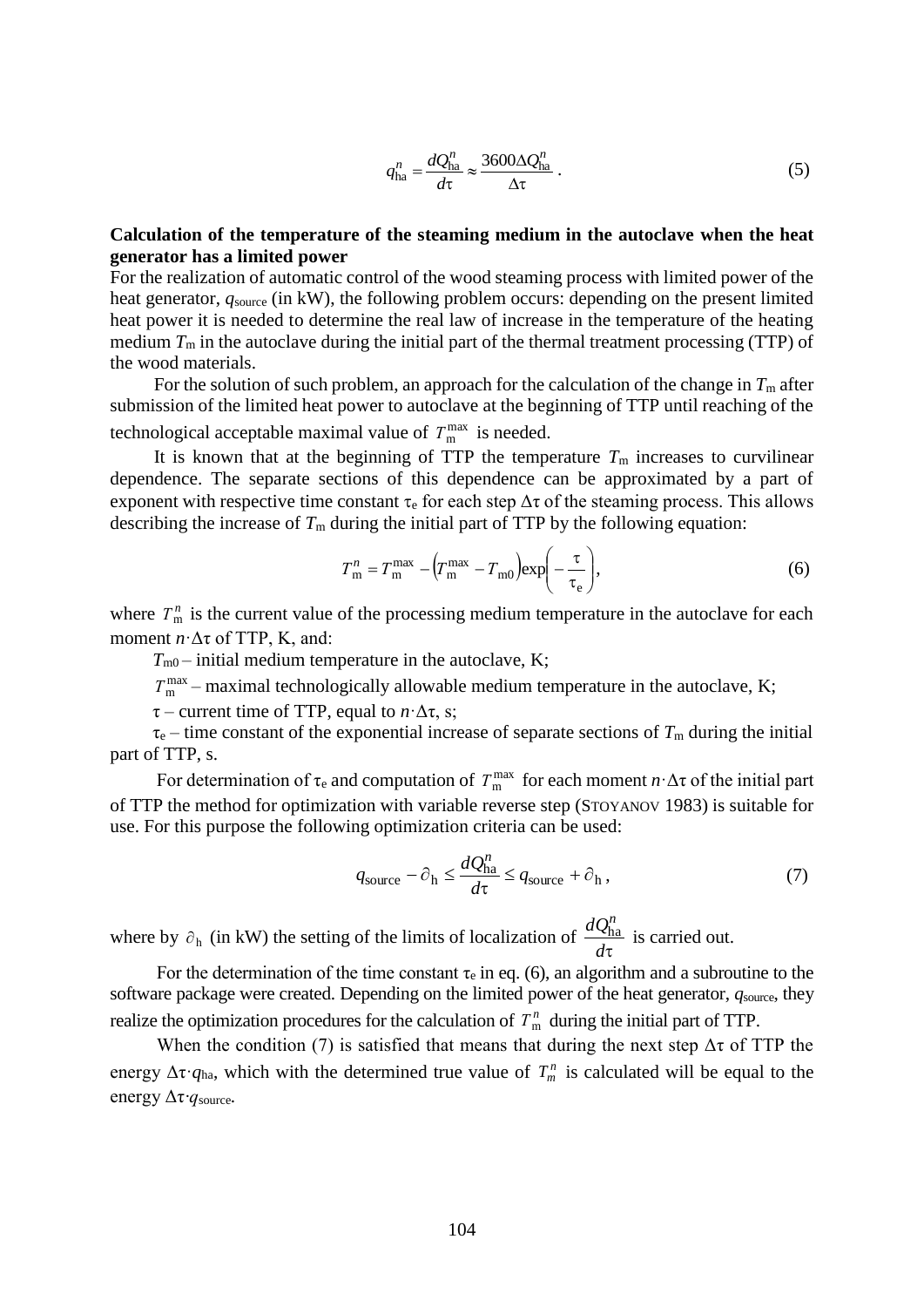#### **RESULTS AND DISCUSSION**

For numerical solution of the above mentioned mathematical models aimed at usage of the suggested approach for the calculation of  $T<sub>m</sub>$  during the initial part of TTP a software package was prepared in FORTRAN, which was input in the calculation environment of Visual Fortran Professional. For the preparation of the models for programming an explicit form of the finite-difference method has been used, which allows for the exclusion of any simplifications in the models (DELIISKI 2011b, 2013b).

With the help of the software package, as an example, computations were made for the determination of  $T<sub>m</sub>$  and also of the 2D non-stationary change of the temperature in 4 characteristic points of ¼ of the square cross section of beech prisms with thickness *d* and width *b* respectively, during their steaming in an autoclave with a diameter  $D = 2.4$  m and length of its cylindrical part  $L = 9.0$  m (DELIISKI – SOKOLOVSKI 2007, DELIISKI – DZURENDA 2010). The dimensions of the prisms' cross sections were equal to  $0.3 \times 0.3$  m,  $0.4 \times 0.4$  m,  $0.5 \times 0.5$  m, and the coordinates of their characteristic points were, as follow: Point 1: d/8, b/8; Point 2: d/4, b/4; Point 3: d/2, b/4; and Point 4: d/2, b/2. During the solving of the models, the mathematical descriptions of the thermo-physical characteristics of beech wood (*Fagus Sylvatica* L.) with basic density 560 kg·m<sup>-3</sup> and fiber saturation point 0.31 kg·kg<sup>-1</sup>) were used, which have been presented in (DELIISKI 2009, 2011b, 2013a, 2013b). The initial temperature and the moisture content of the prisms were equal to  $0^{\circ}$ C or  $-20^{\circ}$ C and  $0.6$  kg $\cdot$ kg<sup>-1</sup> respectively.

During the numerical simulations 3-stage regimes for autoclave steaming of the prisms (see Fig. 2, 3, 4 below) were used (DELIISKI 2013b).

During the first stage of the TTP regime input of water steam is accomplished in the autoclave, with situated inside wooden materials, until the temperature  $t_m = 130$  °C is reached. The time for increasing  $t_m$  up to  $t_m = 130$  °C depends on the heat power of the steam generator. As higher this heat power is as fast is the increasing of *t*m. This assures less duration of the TTP regimes and increased production capacity of the autoclave.

After reaching  $t_m = 130$  °C, this temperature is maintained unchanged by reducing the input of steam flux inside the autoclave until the calculated by the model average mass temperature of the wood,  $t_{\text{avg}}$ , reaches a value of 90 °C. The TTP at  $t_{\text{m}} = 130$  °C does not cause thermal destruction in wood, which ensures keeping its mechanical characteristics.

After reaching  $t_{\text{avg}} = 90 \degree C$  the input of steam in the autoclave is terminated and the second stage of the steaming regime begins. During this stage, by using the accumulated heat in the autoclave, the further heating and plasticizing of the prisms is accomplished, thus resulting in gradual reduction of the temperature  $t_m$  for about 2 hours down to around 115 °C.

Afterwards, the cranes directing the steam and condensed water out of the autoclave are opened, which initiates the third stage of the steaming regime. This stage ends after about an hour and a half, when  $t_m$  reaches approximate value of around 80 °C.

The end of the third stage defines the finish of the whole steaming regime and then the plasticized prisms are taken out of the autoclave. At the end of the third regime stage the temperature at the characteristic points of the cross section of the prisms falls entirely in the range of the optimum temperatures from 55 °С to 90 °С, needed upon cutting of veneer made of plasticized beech wooden prisms (DELIISKI – DZURENDA 2010).

After taking the heated and plasticized prisms out of the autoclave, their air-conditioning (cooling) is executed at factory premises temperature during a certain period before cutting the veneer out them. During the air-conditioning additional homogenization of the temperature field occurs in the prisms volume, which ensures better quality veneer production.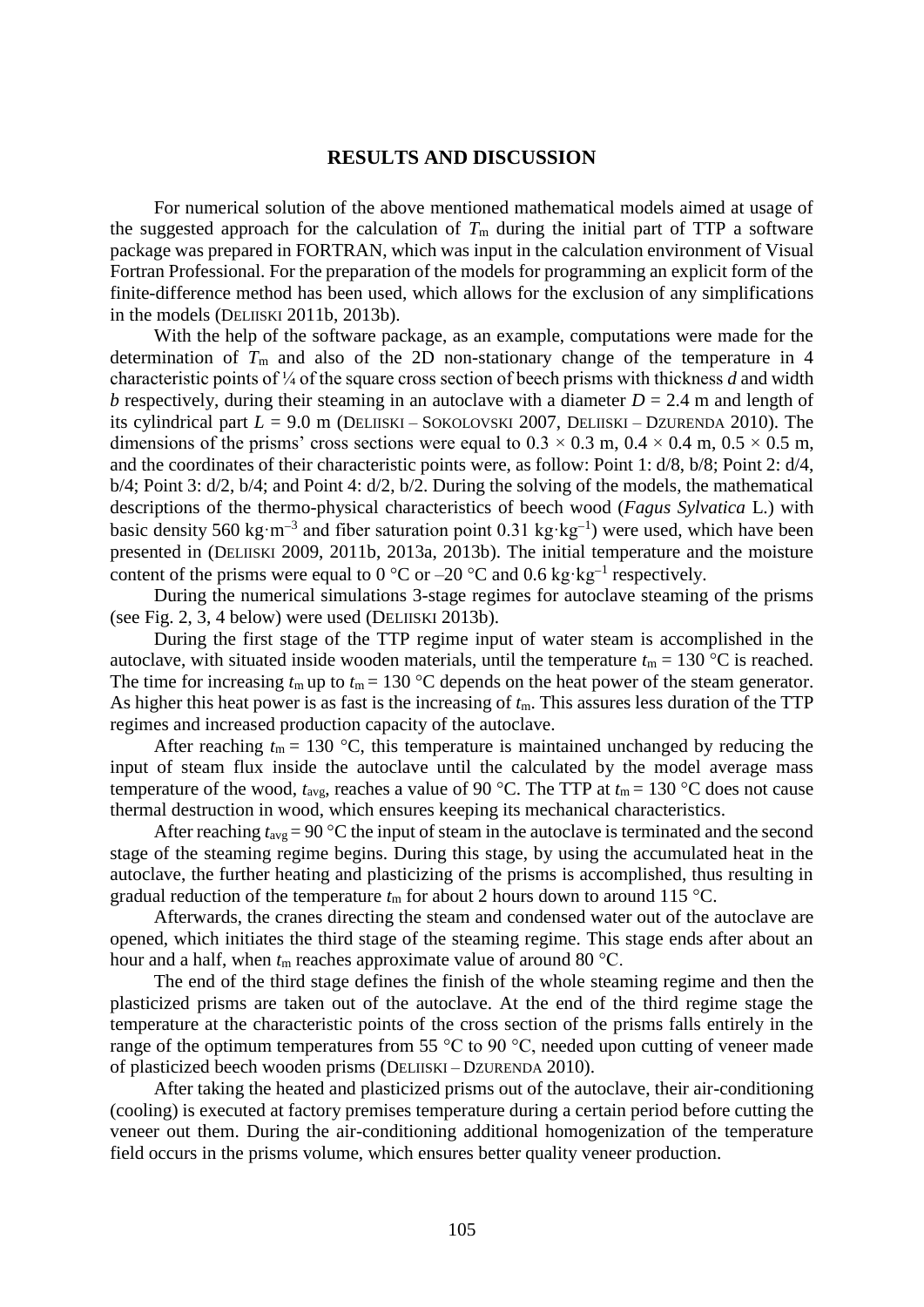The increase of  $t_m$  at the beginning of the steaming regime is calculated by taking in mind the available heat power of the generator that produces steam. During simulations we have set limited power of the generator  $q_{source} = 500$  kW. Two loading levels of the autoclave with filled in beech prisms for steaming,  $\gamma$ , have been investigated:  $\gamma = 0.4 \text{ m}^3 \cdot \text{m}^{-3}$  and  $\gamma = 0.5 \text{ m}^3 \cdot \text{m}^{-3}$  (i.e.  $\gamma = 40\%$  and  $\gamma = 50\%$ ) and their influence over the change of  $t<sub>m</sub>$  during the initial part of TTP, as well as over the entire duration of the prisms steaming regimes have been followed and analysed.

On Fig. 2, as an example, the calculated change in the temperature of the processing steaming medium, *t*<sup>m</sup> and also in the temperature in 4 characteristic points of 2 beech prisms with cross-section dimensions  $d \times b = 0.4 \times 0.4$  m, initial temperature  $t_0 = 0$  °C and  $t_0 = -20$  °C during their TTP in an autoclave with loading level  $\gamma = 40$  % is presented. The coordinates of the separate characteristic points are given in the legend of the figure.



**Fig. 2 Change in**  $t_m$  **and** *t* **in 4 characteristic points of beech prisms with cross-section dimensions**  $d \times b =$  $0.4 \times 0.4$  m,  $t_0 = 0$  °C (above), and  $t_0 = -20$  °C (below) during their TTP in an autoclave at a loading of 40%.

Figures 3 and 4 present the calculated change in  $t<sub>m</sub>$  during TTP of the studied beech prisms in an autoclave at  $\gamma = 40\%$  and  $\gamma = 50\%$ , respectively.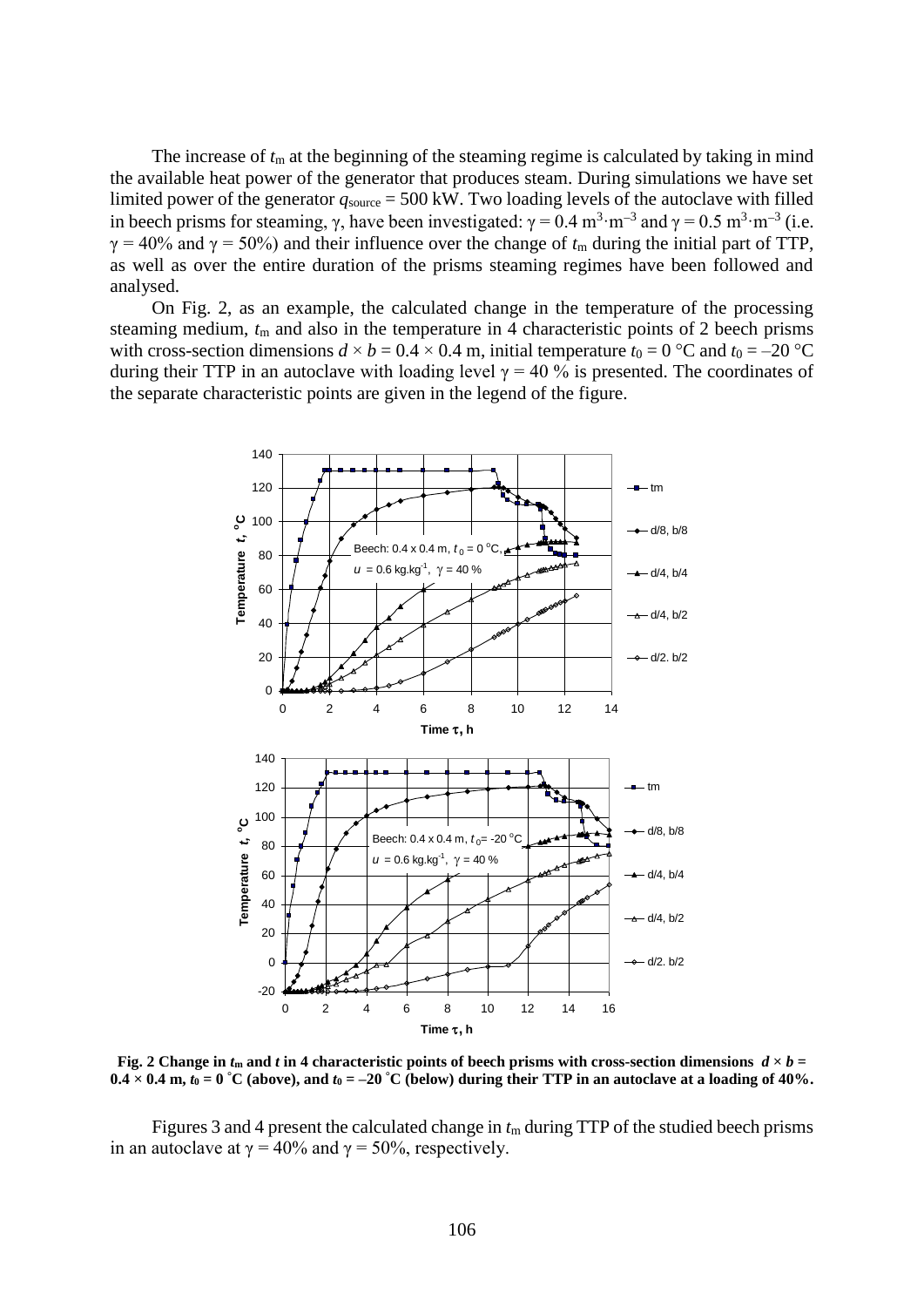

**Fig. 3 Regimes for TTP of beech prisms with**  $t_0 = 0$  **°C in an autoclave at**  $\gamma = 40\%$ **, depending on their cross-section dimensions.**



**Fig. 4 Regimes for TTP of beech prisms with**  $t_0 = -20$  **°C in an autoclave at**  $\gamma = 40\%$ **, depending on their cross-section dimensions.**

Figures 5 and 6 present the calculated change in the heat fluxes of the autoclave,  $q_{ha} = dQ_{ha}/d\tau$ , which are needed for the realization of the regimes shown on Fig. 3 and Fig. 4, respectively.

The analysis of the obtained simulation results, part of which are presented on Fig. 2 to Fig. 6 lead to the following conclusions:

1. The main consumer of the heat energy in TTP are the wood prisms in the autoclave. That is why during the optimization procedure for the determination of the time constant  $\tau_e$  in eq. (6) the current value of the total energy of the autoclave Δτ·*q*ha is most impacted by the change of the current value of the heat consumption of the wood Δτ*·q*hw*.* 

2. As the thickness and width of the wood materials, *d* and *b*, increase, the heat in the wood materials is distributed slower. This means that with an increase of *d* and *b,* a larger increase in  $t_m$  during any next step  $\Delta \tau$  until warming up of the surface layers of the wood materials and reaching of the equality  $\Delta \tau \cdot q_{ha} = \Delta \tau \cdot q_{source}$  is needed. This provides for a faster increase in  $t_m$  with an increase of  $d$  and  $b$  during the initial part of TTP.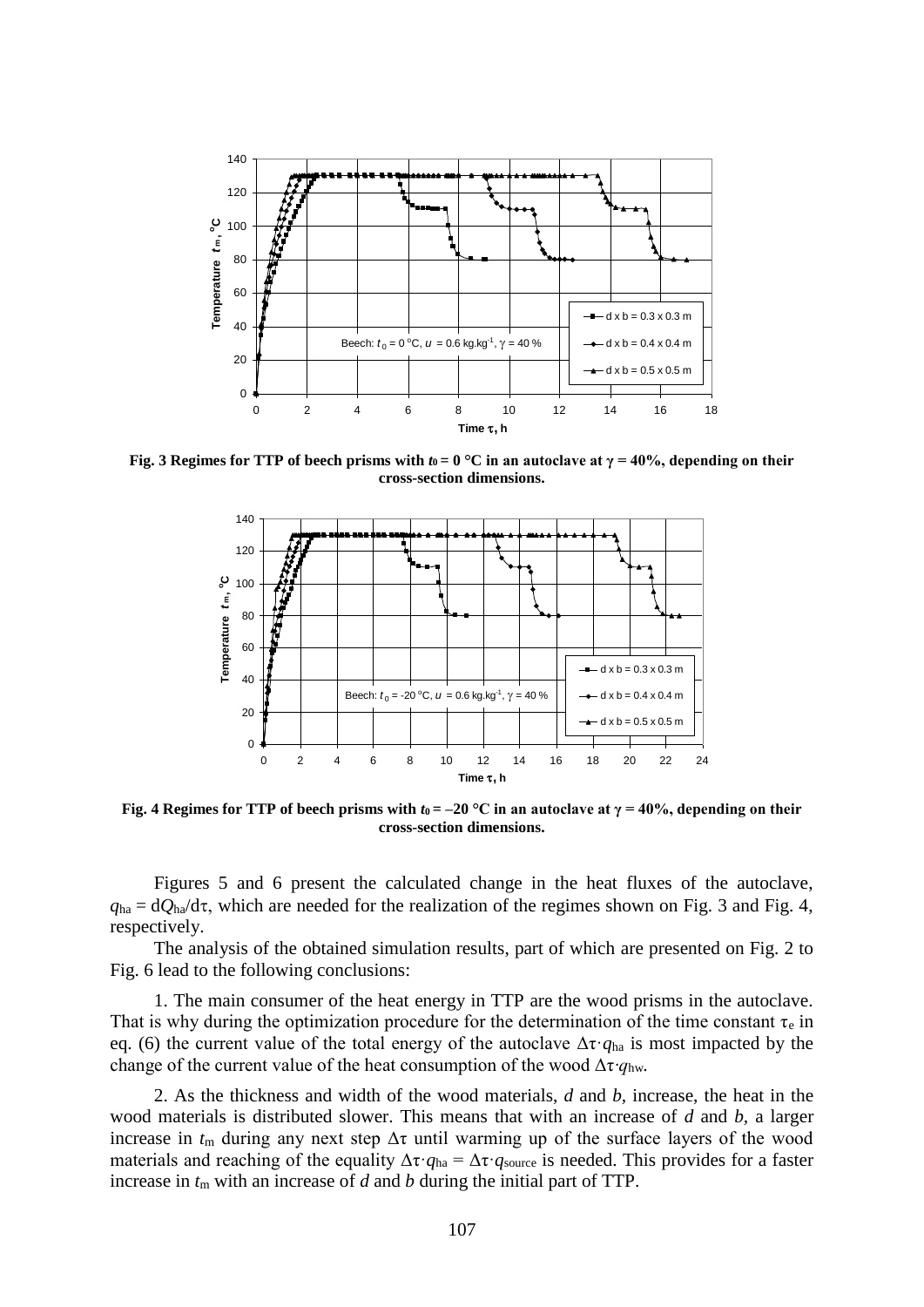

**Fig. 5** Change in  $q_{ha}$  during TTP of beech prisms with  $t_0 = 0$  °C (left) and  $t_0 = -20$  °C (right) in an autoclave **at γ = 40%, depending on their cross-section dimensions.**



**Fig. 6 Change in**  $q_{ha}$  **during TTP of beech prisms with**  $t_0 = 0$  **°C (left) and**  $t_0 = -20$  **°C (right) in an autoclave at γ = 50%, depending on their cross-section dimensions.**

3. The larger loading of the autoclave means there is a presence of more heat capacity of the wood in the autoclave. This means that a smaller increase in  $t_m$  during any next step  $\Delta \tau$  until reaching of the equality  $\Delta \tau \cdot q_{ha} = \Delta \tau \cdot q_{source}$  in these cases is needed. This provides a slower increase in calculated according to eq.  $(6)$  values of  $t<sub>m</sub>$  at the beginning of TTP with an increase of the autoclave's loading.

The presented on Fig. 3 and Fig. 4 durations of the increase of  $t_m$  from 0 °C to 130 °C at the beginning of TTP are in accordance with the conclusions given above. These durations are equal to, as follow:

• at autoclave's loading  $\gamma = 40\%$ :

- •• at  $t_0 = 0$  °C: 1.5 h, 1.8 h, and 2.4 h for prisms with  $d \times b = 0.5 \times 0.5$  m,  $d \times b = 0.4 \times$ 0.4 m, and  $d \times b = 0.3 \times 0.3$  m respectively;
- •• at  $t_0 = -20$  °C: 1.6 h, 2.1 h, and 2.8 h for prisms with  $d \times b = 0.5 \times 0.5$  m,  $d \times b = 0.4 \times$ 0.4 m, and  $d \times b = 0.3 \times 0.3$  m respectively;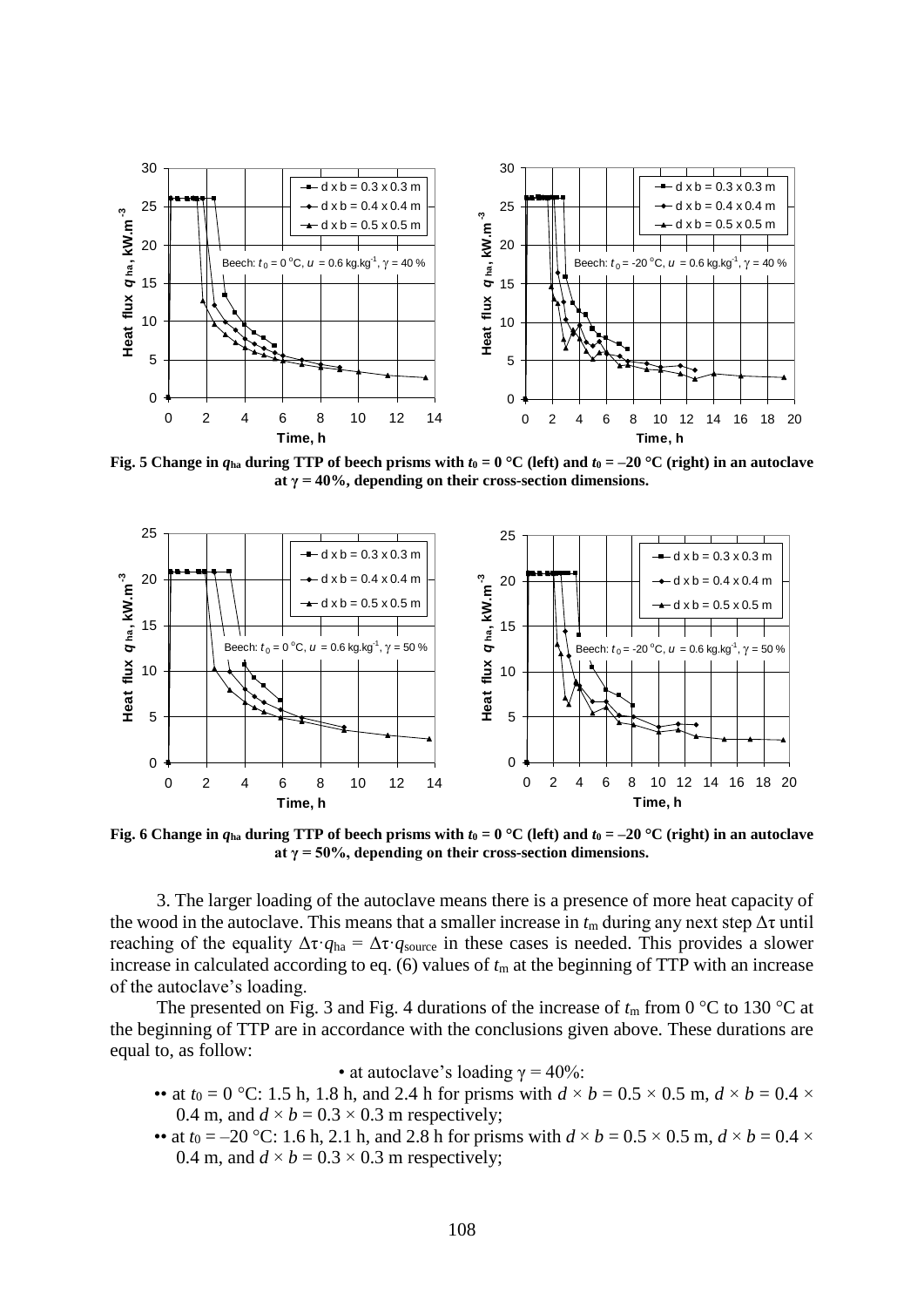• at autoclave's loading  $\gamma = 50\%$ :

- •• at  $t_0 = 0$  °C: 1.9 h, 2.4 h, and 3.2 h for prisms with  $d \times b = 0.5 \times 0.5$  m,  $d \times b = 0.4 \times$ 0.4 m, and  $d \times b = 0.3 \times 0.3$  m respectively;
- •• at  $t_0 = -20$  °C: 2.0 h, 2.6 h, and 3.7 h for prisms with  $d \times b = 0.5 \times 0.5$  m,  $d \times b = 0.4 \times$ 0.4 m, and  $d \times b = 0.3 \times 0.3$  m respectively;

4. The duration of the TTP regimes increases nonlinearly depending on the cross-section dimensions of the wooden prisms. The duration of the first stage of the TTP regime, upon which time the autoclave is filled in with water steam until reaching average mass temperature of the beech prisms of 90 °C, is equal to:

• at autoclave's loading  $\gamma = 40\%$ :

- •• at  $t_0 = 0$  °C: 5.6 h, 9.0 h, and 13.5 h for prisms with  $d \times b = 0.3 \times 0.3$  m,  $d \times b = 0.4 \times$ 0.4 m, and  $d \times b = 0.5 \times 0.5$  m respectively;
- •• at  $t_0 = -20$  °C: 7.6 h, 12.6 h, and 19.2 h for prisms with  $d \times b = 0.3 \times 0.3$  m,  $d \times b = 0.4$  $\times$  0.4 m, and  $d \times b = 0.5 \times 0.5$  m respectively;

• at autoclave's loading  $\gamma = 50\%$ :

- •• at  $t_0 = 0$  °C: 5.9 h, 9.2 h, and 13.7 h for prisms with  $d \times b = 0.3 \times 0.3$  m,  $d \times b = 0.4 \times$ 0.4 m, and  $d \times b = 0.5 \times 0.5$  m respectively;
- •• at  $t_0 = -20$  °C: 8.1 h, 12.9 h, and 19.5 h for prisms with  $d \times b = 0.3 \times 0.3$  m,  $d \times b = 0.4$  $\times$  0.4 m, and  $d \times b = 0.5 \times 0.5$  m respectively;

The total duration of the investigated 3-stage TTP regimes, by the end of which the temperature at the characteristic points of the cross section of the beech prisms falls in the range of the optimum temperatures from 55  $\degree$ C to 90  $\degree$ C, which assures maximum plasticizing upon further veneer cutting, is equal to:

• at autoclave's loading  $\gamma = 40\%$ :

- •• at  $t_0 = 0$  °C: 9.1 h, 12.5 h, and 17.0 h for prisms with  $d \times b = 0.3 \times 0.3$  m,  $d \times b = 0.4 \times$ 0.4 m, and  $d \times b = 0.5 \times 0.5$  m respectively;
- •• at  $t_0 = -20$  °C: 11.1 h, 16.1 h, and 22.7 h for prisms with  $d \times b = 0.3 \times 0.3$  m,  $d \times b =$  $0.4 \times 0.4$  m, and  $d \times b = 0.5 \times 0.5$  m respectively;

• at autoclave's loading  $\gamma = 50\%$ :

- •• at  $t_0 = 0$  °C: 9.4 h, 12.7 h, and 17.2 h for prisms with  $d \times b = 0.3 \times 0.3$  m,  $d \times b = 0.4 \times$ 0.4 m, and  $d \times b = 0.5 \times 0.5$  m respectively;
- •• at  $t_0 = -20$  °C: 11.6 h, 16.4 h, and 23.1 h for prisms with  $d \times b = 0.3 \times 0.3$  m,  $d \times b =$  $0.4 \times 0.4$  m, and  $d \times b = 0.5 \times 0.5$  m respectively;

5. During the initial part of TTP when the heat power of the steam generator is limited at  $q_{\text{source}} = 500 \text{ kW}$ , the specific heat fluxes  $q_{\text{ha}}$  are constant and equal to 26.07 kW.m<sup>-3</sup> at  $\gamma = 40\%$ (Fig. 5) and to 20.85 kW.m<sup>-3</sup> at  $\gamma$  = 50% (Fig. 6).

These values of *q*ha are received by the following way depending on these variables: generator power  $q_{source}$ , volume of the empty autoclave  $V_a$  and level of the autoclave's loading with wooden materials γ. By autoclave dimensions  $D = 2.4$  m and  $L = 9.0$  m its inside volume is equal to  $V_a = 47.95 \text{ m}^3$ . The multiplied volume  $V_a$  by  $\gamma$  results in the wooden materials volume *V*<sub>w</sub>, at the respective level of loading: in our case *V*<sub>w</sub> = 19.18 m<sup>3</sup> at  $\gamma$  = 40% and *V*<sub>w</sub> = 23.98 m<sup>3</sup> at  $\gamma = 50\%$ . In the analysed example after dividing the generator power  $q_{\text{source}} = 500$  kW by  $V_{w}$ , we get the presented in figures 5 and 6 constant values for heat fluxes  $q_{ha} = 26.07 \text{ kW} \cdot \text{m}^{-3}$  at  $\gamma$  $= 40\%$  and  $q_{ha} = 20.85$  kW·m<sup>-3</sup> at  $\gamma = 50\%$  during the increase of  $t_m$  in the autoclave.

After reaching  $t_m = 130$  °C in the autoclave in the beginning of TTP, the heat fluxes  $q_{ha}$ decrease considerably – initially at a faster speed, then gradually slowing down.

Due to strongly expressed non-linearity of the process of thawing of the frozen free water in the wood materials during their heating (refer to Fig.2-below), the decrease of the fluxes *q*ha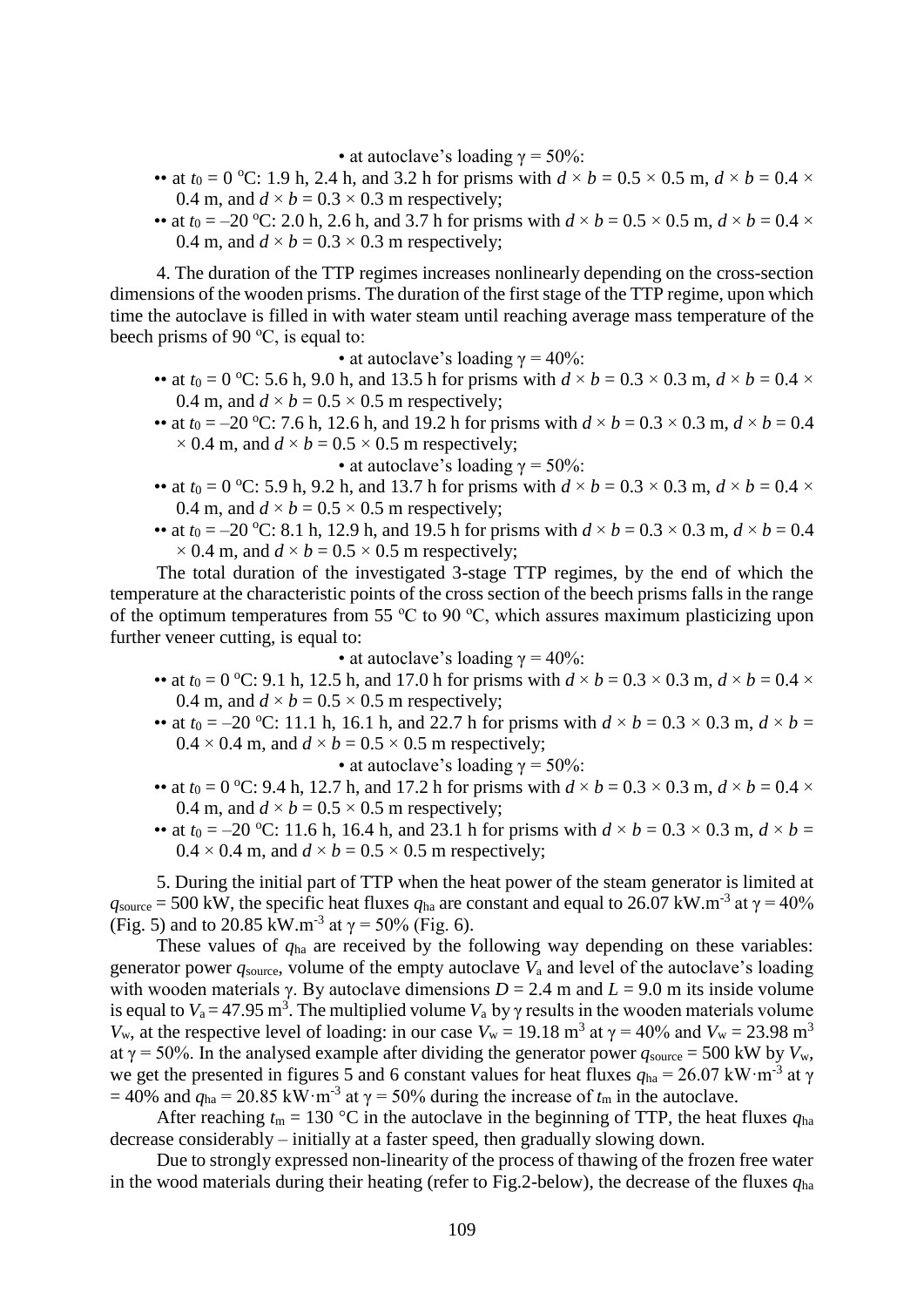at  $t_0 = -20$  °C occurs according to broken lines (see the right sides of Fig. 5 and Fig. 6). However, at  $t_0 = 0$  °C the decrease of the fluxes  $q_{ha}$  occurs according to smooth curved lines depending on the steaming time, since in this case there is a lack of phase transition of the water in the wood during the heating of the materials.

At the end of the first stage of TTP regimes the decrease of the heat fluxes *q*ha reach the following values:

#### • at autoclave's loading  $\gamma = 40\%$ :

- •• at  $t_0 = 0$  °C: 6.82 kW·m<sup>-3</sup>, 4.03 kW·m<sup>-3</sup>, and 2.71 kW·m<sup>-3</sup> for prisms with  $d \times b = 0.3$  $\times$  0.3 m,  $d \times b = 0.4 \times 0.4$  m, and  $d \times b = 0.5 \times 0.5$  m respectively;
- •• at  $t_0 = -20$  °C: 6.47 kW·m<sup>-3</sup>, 3.82 kW·m<sup>-3</sup>, and 2.89 kW·m<sup>-3</sup> for prisms with  $d \times b =$  $0.3 \times 0.3$  m,  $d \times b = 0.4 \times 0.4$  m, and  $d \times b = 0.5 \times 0.5$  m respectively;
	- at autoclave's loading  $\gamma = 50\%$ :
- •• at  $t_0 = 0$  °C: 6.76 kW·m<sup>-3</sup>, 3.88 kW·m<sup>-3</sup>, and 2.63 kW·m<sup>-3</sup> for prisms with  $d \times b = 0.3$  $\times$  0.3 m,  $d \times b = 0.4 \times 0.4$  m, and  $d \times b = 0.5 \times 0.5$  m respectively;
- •• at  $t_0 = -20$  °C: 6.23 kW·m<sup>-3</sup>, 4.15 kW·m<sup>-3</sup>, and 2.47 kW·m<sup>-3</sup> for prisms with  $d \times b =$  $0.3 \times 0.3$  m,  $d \times b = 0.4 \times 0.4$  m, and  $d \times b = 0.5 \times 0.5$  m respectively.

## **CONCLUSIONS**

The present paper describes the suggested by the authors approach for the computation of the temperature increase of the steaming environment, *t*m, in the beginning of ТТР of wooden materials at limited heat power of the steam generator. The approach is based on the use of the numerical solutions of personal 2D non-linear mathematical model of the steaming process of prismatic wood materials. For computation of *t*<sup>m</sup> for each moment of the initial part of TTP the method for optimization with variable reverse step is used.

For the solution of the model and practical application of the suggested approach, a software program was prepared in the calculation environment of Visual Fortran Professional.

The paper shows and analyses, as an example, diagrams of the change in  $t_m$  and 2D temperature distribution in beech prisms with cross-section dimensions  $0.3 \times 0.3$  m,  $0.4 \times 0.4$ m, and  $0.5 \times 0.5$  m, initial temperatures of 0 °C and -20 °C, basic density of 560 kg·m<sup>-3</sup>, and moisture content of 0.6 kg·kg<sup>-1</sup> during their steaming in an autoclave with a diameter of 2.4 m, length of 9.0 m and loading with wood materials 40% and 50%, until reaching of average wood mass temperature of 90 °C at a limited heat power of the steam generator, equal to 500 kW. All diagrams are drawn using the results calculated by the model.

It has been determined, that the increase of the cross-section dimensions of the prisms causes faster increase in *t*<sup>m</sup> during the initial part of TTP. The duration of the regimes for TTP increases non-linear with the increase of the prisms' dimensions. This duration practically almost does not depend on the loading of the autoclave with subjected to TTP prisms at given their cross-section dimensions.

The obtained results can be used for the creation of a system for optimized model based automatic control (DELIISKI 2011a, HADJISKI – DELIISKI 2015, 2016) of the duration and energy consumption of the steaming process of wood materials.

The approach that was suggested in the present paper for the computation of the increase in *t*<sup>m</sup> during the initial part of TTP and also of the total duration of the regimes for TTP at limited power of the heat generator could be further applied in the development of analogous models, for example, for the computation of the temperature fields and the energy consumption during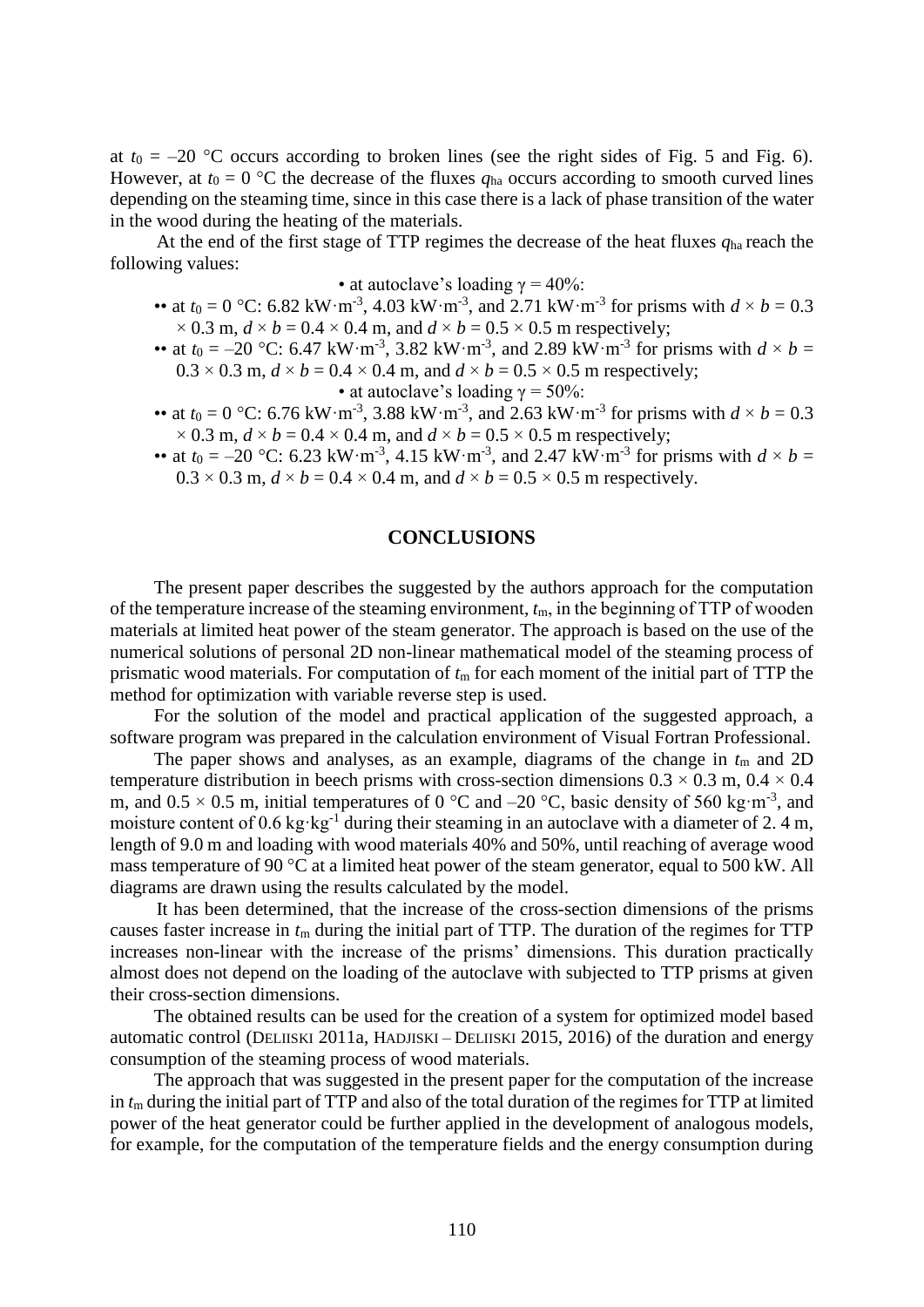TTP of different wooden and other capillary-porous materials in non-frozen and frozen state, and also for optimization and model based control of these processes.

## **REFERENCES**

CHUDINOV B. S. 1968. Theory of the Thermal Treatment of Wood. Moscow : Nauka, 255 pp.

BEKHTA P., NIEMZ, P. 2003. Effect of High Temperature on the Change in Color, Dimensional Stability and Mechanical Properties of Spruce Wood. In Holzforschung, 57: 539–546.

BURTIN P. *et al.* 2000. Wood Colour and Phenolic Composition under Various Steaming Conditions. In Holzforschung,  $54: 33-38$ .

DAGBRO O. *et al.* 2010. Colour Responses from Wood, Thermally Modified in Superheated Steam and Pressurized Steam Atmospheres. In Wood Material Science & Engineering,  $5: 211-219$ .

DELIISKI N. 2004. Modelling and Automatic Control of Heat Energy Consumption Required for Thermal Treatment of Logs. In Drvna Industrija, 55(4): 181–199.

DELIISKI N. 2009. Computation of the 2-dimensional Transient Temperature Distribution and Heat Energy Consumption of Frozen and Non-frozen Logs. In Wood Research, 54(3): 67−78.

DELIISKI N. 2011a. Model Based Automatic Control of the Wood Steaming Process in Autoclaves. 4<sup>th</sup> International Science Conference "Woodworking techniques", Prague, 7–10 September: 67–72.

DELIISKI N. 2011b. Transient Heat Conduction in Capillary Porous Bodies. In Ahsan A. (ed) Convection and Conduction Heat Transfer. InTech Publishing House, Rieka: 149-176, http:// dx.doi.org/ 10.5772/21424.

DELIISKI N. 2013a. Computation of the Wood Thermal Conductivity during Defrosting of the Wood. In Wood research,  $58(4)$ :  $637-650$ .

DELIISKI N. 2013b. Modelling of the Energy Needed for Heating of Capillary Porous Bodies in Frozen and Non-frozen States. Saarbrücken : Lambert Academic Publishing, Scholars' Press, Germany, 106 pp.

DELIISKI N., DZURENDA L. 2010. Modelling of the Thermal Processes in the Technologies for Wood Thermal Treatment. Zvolen : TU vo Zvolene, Slovakia, 224 pp.

DELIISKI N., DZURENDA L., MILTCHEV R. 2010. Computation and 3D Visualization of the transient Temperature Distribution in Logs during Steaming. In Acta Facultatis Xylologiae Zvolen, 52(2): 23–31. DELIISKI N., DZURENDA L., BREZIN V. 2013a. Calculation of the Heat Energy Needed for Melting of the Ice in Wood Materials for Veneer Production. In Acta Facultatis Xilologiae Zvolen, 55(2): 21–32, ISSN 1336-3824.

DELIISKI N., DZURENDA L., BREZIN V., RAZUMOV E. 2013b. Calculation of the Energy Needed for Heating of Frozen Wood until Melting of the Ice in it in the Veneer Production.  $10<sup>th</sup>$  International symposium "Selected processes at the wood processing". September 11–13, Ružomberok, Slovakia, Volume of articles, 9 с, ISBN 978-80-228-2534-4.

DELIISKI N., DZURENDA L., TUMBARKOVA N., ANGELSKI D. 2015. Computation of the Temperature Conductivity of Frozen Wood during its Defrosting. In Drvna Industrija, 66(2): 87–96.

DELIISKI N., SOKOLOVSKI, S. 2007. Autoclaves for Intensive Resource Saving Steaming of Wood Materials. 2nd International Scientific Conference "Woodworking techniques", Zalesina, Croatia, 2007, p. 19-26.

HADJISKI M., DELIISKI N. 2015. Cost Oriented Suboptimal Control of the Thermal Treatment of Wood Materials. IFAC-PapersOnLine 48-24, 2015, p. 54-59, www. sciencedirect.com.

HADJISKI M., DELIISKI N. 2016. Advanced Control of the Wood Thermal Treatment Processing. In Cybernetics and Information Technologies, Bulgarian Academy of Sciences, 16(2): 179–197.

PERVAN S. 2009. Technology for Treatment of Wood with Water Steam. Zagreb : University in Zagreb. RIEHL T., WELLING J., FRÜHWALD A. 2002. Druckdämpfen von Schnittholz, Arbeitsbericht 2002/01: Institut für Holzphysik, Hamburg : Bundesforschungsanstalt für Forst- und Holzwirtschaft.

SHUBIN G. S. 1990. Drying and Thermal Treatment of Wood. Moscow : Lesnaya Promyshlennost, 337 pp.